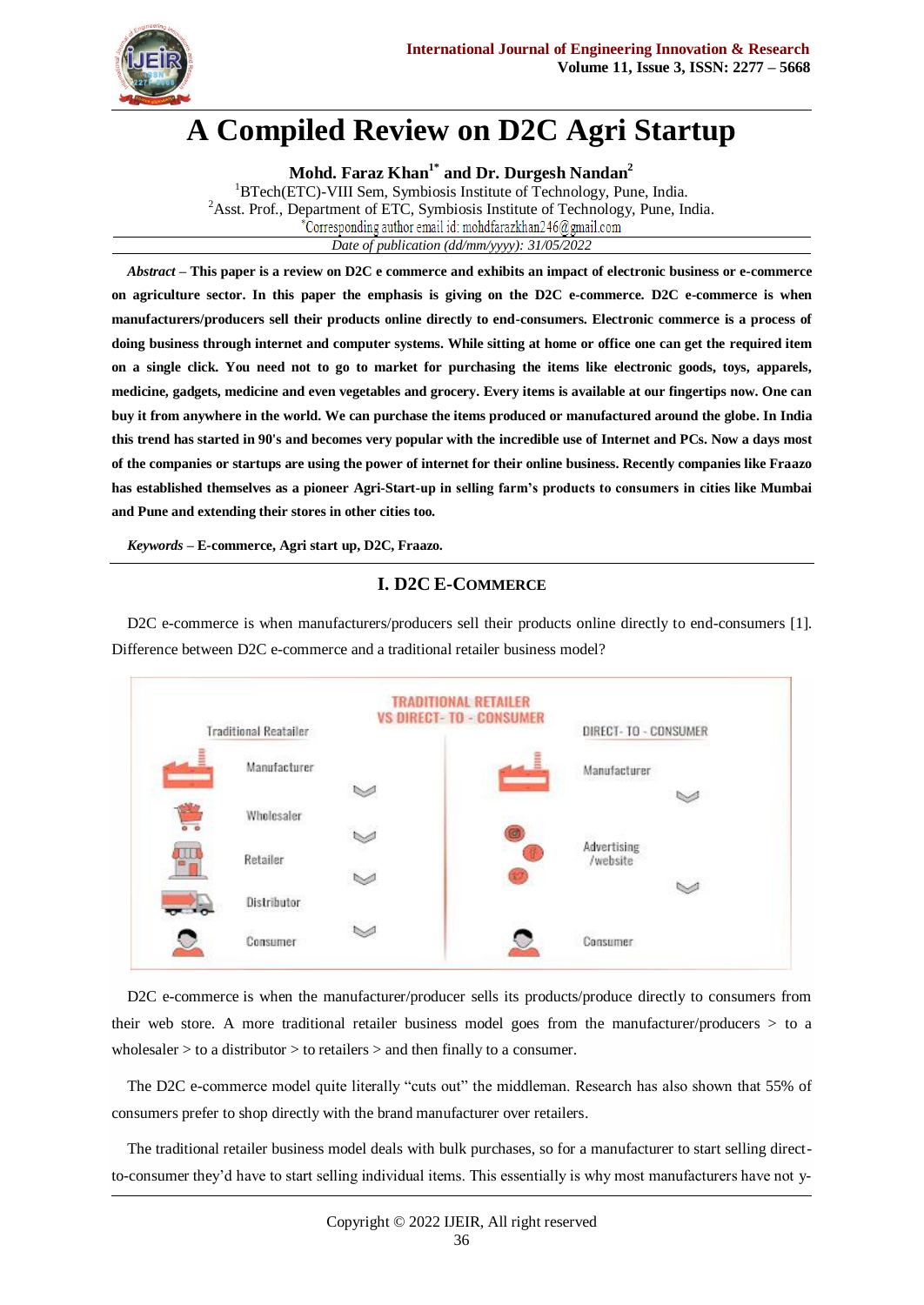

-et switched to a D2C strategy, as their entire business revolves around selling products in bulk.

*Benefits of D2C E-Commerce?*

- 1. An omnichannel experience.
- 2. More control over brand reputation.
- 3. Truly understanding your customers.

### **II. AGRI D2C KEY DRIVERS**

Players like Big basket, Fraazo, Grofers, Easy day, Food fund and many more in India and abroad are growing their business well. Discussions with various stakeholders in this fast growing farm-to-kitchen supply chain business reveal the emergence of the following 12 key drivers: [3].

**Digitisation** : order placement, product flow visibility, payment, etc.

**Providing** safety during pandemic, by preventing crowd mingling.

**Convenience** through home/doorstep delivery.

**Freshness** *-* reducing agri produce lead time from farm to kitchen.

**Small and frequent** orders - waste reduction through small batches by small families.

**Easily relatable** unit of measure - moving from kilograms to numbers or pieces.

**Customer orientation** - volume-variety flexibility and responsiveness by service provider.

**Quality of** produce - improved understanding and alignment to customer expectations.

**Investment** - cost effective and reduced complexity in warehousing.

**Healthy** inventory turns - a business driven by low turn-around-time.

**Farmer engagement** and robust logistics - improving entrepreneurship and infrastructure.

**Better ecosystem** awareness - low wastage, recyclable packaging and less carbon footprint.

#### **III. CHALLENGE OF D2C E-COMMERCE**

- Compete with retailers: With a D2C e-commerce strategy, the biggest challenge for manufacturers is having to compete with retailers. Retailers already have experience in selling to consumers and a good understanding of their clients and the retail market. **Large** customer order data handling and error-free order execution by the SMEs.
- **Varying** farm produce procurement lead time management due to uncertainties.
- **Availability** of variety of fresh farm produce and connect with farmers.
- **Informal** labour training for skill development and their retention in distribution centres.
- **Manual** packaging and associated productivity of deployed migrant labours.
- **Farm** produce matching of demand with supply quantity.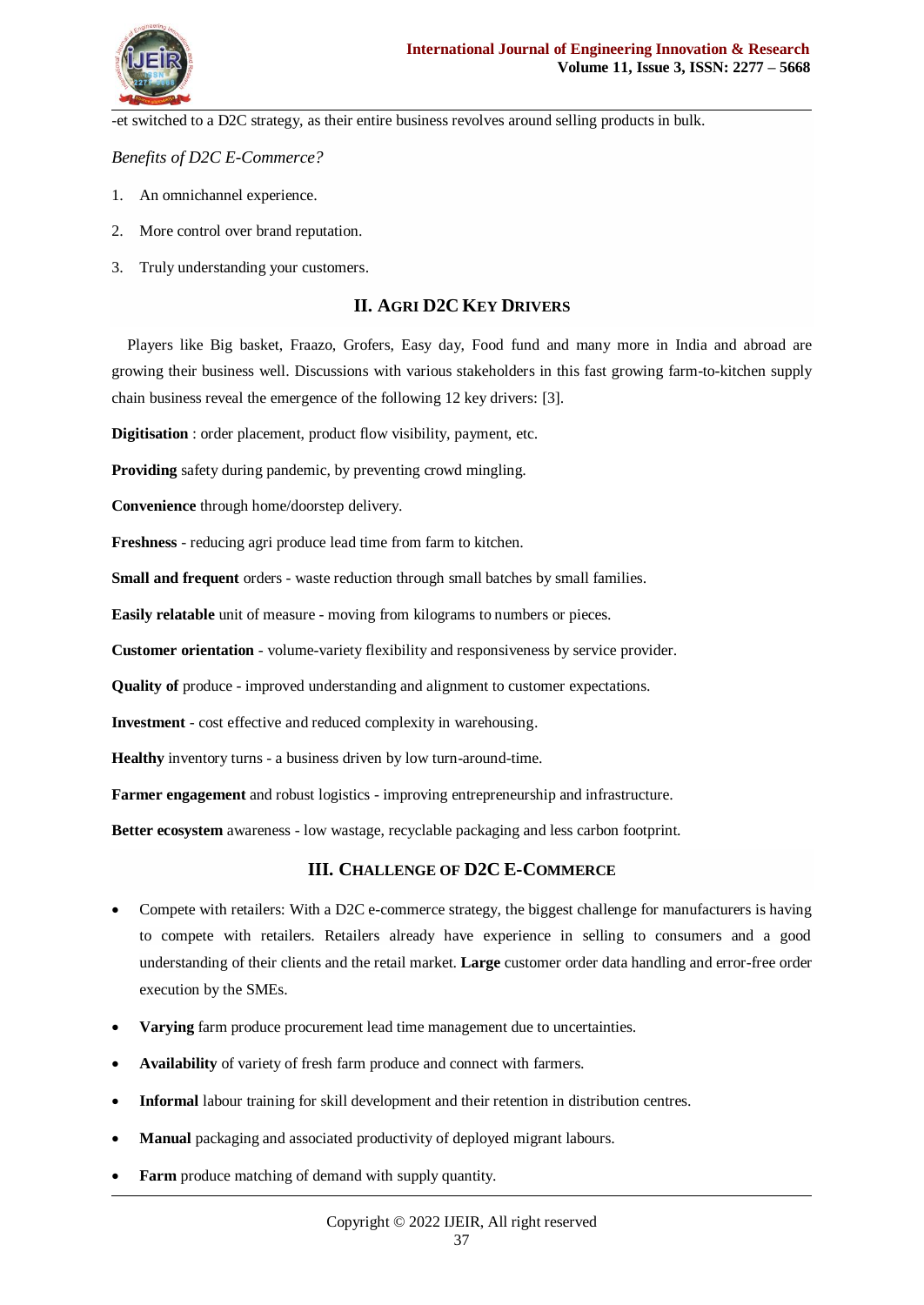

- **Waste** management at the distribution centre at the end of each day.
- **Dynamic** pricing strategy and barriers to prevent competitor entry.
- **Customer-end** digitisation readiness and retention of customers.

### **IV. EMERGENCE OF D2C BRANDS IN INDIA**

Indian DC brands operate in a brand starved "neo-consumerist" population and have the benefit of learnings from the mistakes of global counterparts. Today, India is witnessing the rise of D2C brands across categories and is estimated to have a USD 100 billion addressable market by 2025. The space has seen increasing funding activity in earlier stages. D2C brands such as Lenskart, Licious, Zivame, BoAt, Wow Skin Science, Healthkart, Mamaearth, MyGlamm, Sugar, IncNut, Country Delight, among others, are occupying niches, and creating aspirational brands and extraordinary value in their respective sectors [2].

#### **V. ABOUT FRAAZO**

Founded in 2019 by Kumar, Vikas Dosala, Sumit Rai, and Aashish Krishnatre, Fraazo owns the integrated supply chain for fresh produce, enabling swift movement, ensuring timely deliveries and reducing food wastage [6].

Fraazo aims to create a network of more than 500 dark stores across the top 15 cities. Currently, it operates in Mumbai and Hyderabad. Fraazo, a direct-to-consumer (D2C) brand in the fresh vegetables and fruits category, has raised \$50 million in a funding round led by West Bridge Capital, in a sign of increased competition in the space.

According to Atul Kumar, cofounder and chief executive of Fraazo "We believe it has the potential to be a \$300-\$400 billion category and it is a three-to-four player market with room for everyone to grow,"

The fresh foods category has undergone significant changes in the last couple of years, with established players such as Grofers and BigBasket raising the stakes and challengers such as Fraazo fighting for a share of the pie.

In order to drive the brand messaging as a reliable grocery delivery platform, Fraazo has undertaken a rebranding exercise that will create an impact through the medium of visual branding with a revamped logo [5].

Fraazo is also tapping consumer touch points by revamping the User Interface (UI) and User Experience (UX) of their application, delivery fleet uniforms and produce packaging with motifs of fruits and vegetables which should garner more visibility and top-of-the-mind recall for the brand. They endeavor to become a trusted partner for customers who cook, providing them with the best quality fruits and vegetables.

### **VI. INDIAN AGRI-START-UPS**

The Indian food and grocery market is the world"s sixth largest, with retail contributing 70% of the sales. The Indian food processing industry accounts for 32% of the country"s total food market, one of the largest industries in India and is ranked fifth in terms of production, consumption, export and expected growth. It contributes around 8.80 and 8.39% of Gross Value Added (GVA) in Manufacturing and Agriculture respectively, 13% of India"s exports and six per cent of total industrial investment [4].